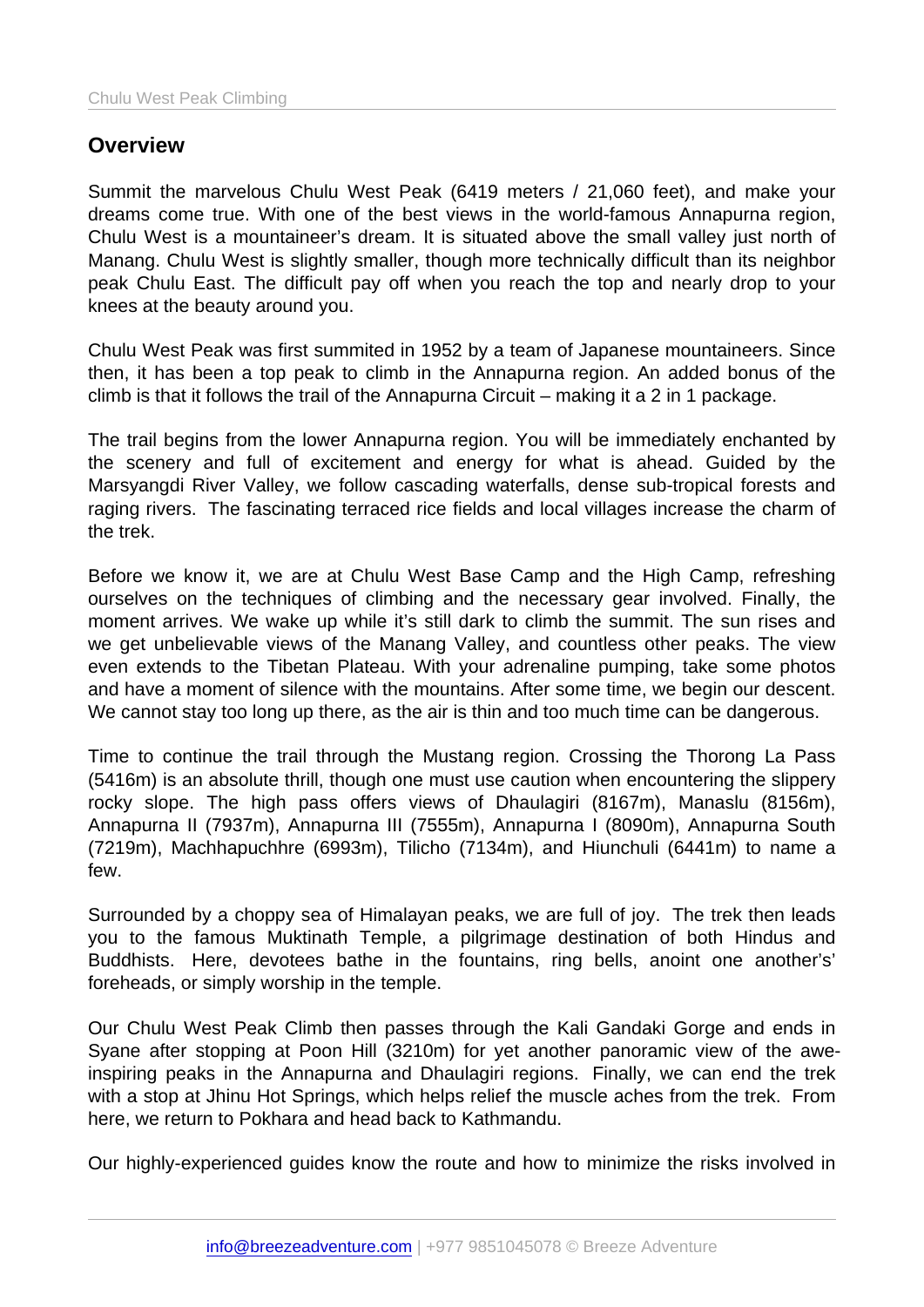## Chulu West Peak Climbing

climbing the peak. In our hands, you do not need to worry about your safety. Our Chulu West Peak Climbing itinerary has been designed by veteran climbers and is managed with utmost consideration to safety. We ensure that this package adheres to protecting your comfort and well-being. We do this by ascending slowly, and not spending too long at too high of altitudes.

Chulu West Peak Climbing should be experienced by adventurers who have a little bit of climbing experience under their belt. With little experience and our thorough training before the ascent, you will be adequately prepared to summit Chulu West Peak.

Climbing is best during Spring (March to May) and Autumn (September to November). During Springtime, the rhododendrons are at their peak, and in the Fall, the skies are clearest. Chulu West Peak Climbing requires fitness and acclimatization to avoid acute mountain sickness. Breeze Adventure arranges the climb with complete management. Please, feel free to contact us for more detailed information.

## **Highlights**

Reaching Chulu East Peak (6,419 meters / 21,060 feet), looming over the Manang Valley

Stop in Jhinu Hot Springs for a healing dip at the end of the climb

Jaw-dropping views of other nearby peaks at Poon Hill, including Annapurna, Dhaulagiri, Machhapuchhre, and others

The diversity of landscapes – high mountain peaks, dense forests, and the barren Mustang region

Learn about the Gurung culture and other ethnic groups in the region

Outline Itinerary

Day 01 : Arrival in Kathmandu and transfer to the hotel.

Day 02 : Drive from Kathmandu to Chamje (1430m), 8-9 hour drive.

Day 03 : Trek from Chamje to Dharapani (1860m), 5-6 hours.

Day 04 : Trek from Dharapani to Chame (2670m), 4 hours.

Day 05 : Day 06: Trek from Chame to Pisang (3300m), 5 ½ hours.

Day 06 : Trek from Pisang to Manang (3540m), 5 hours.

Day 07 : Rest day in Manang for acclimatization & exploration.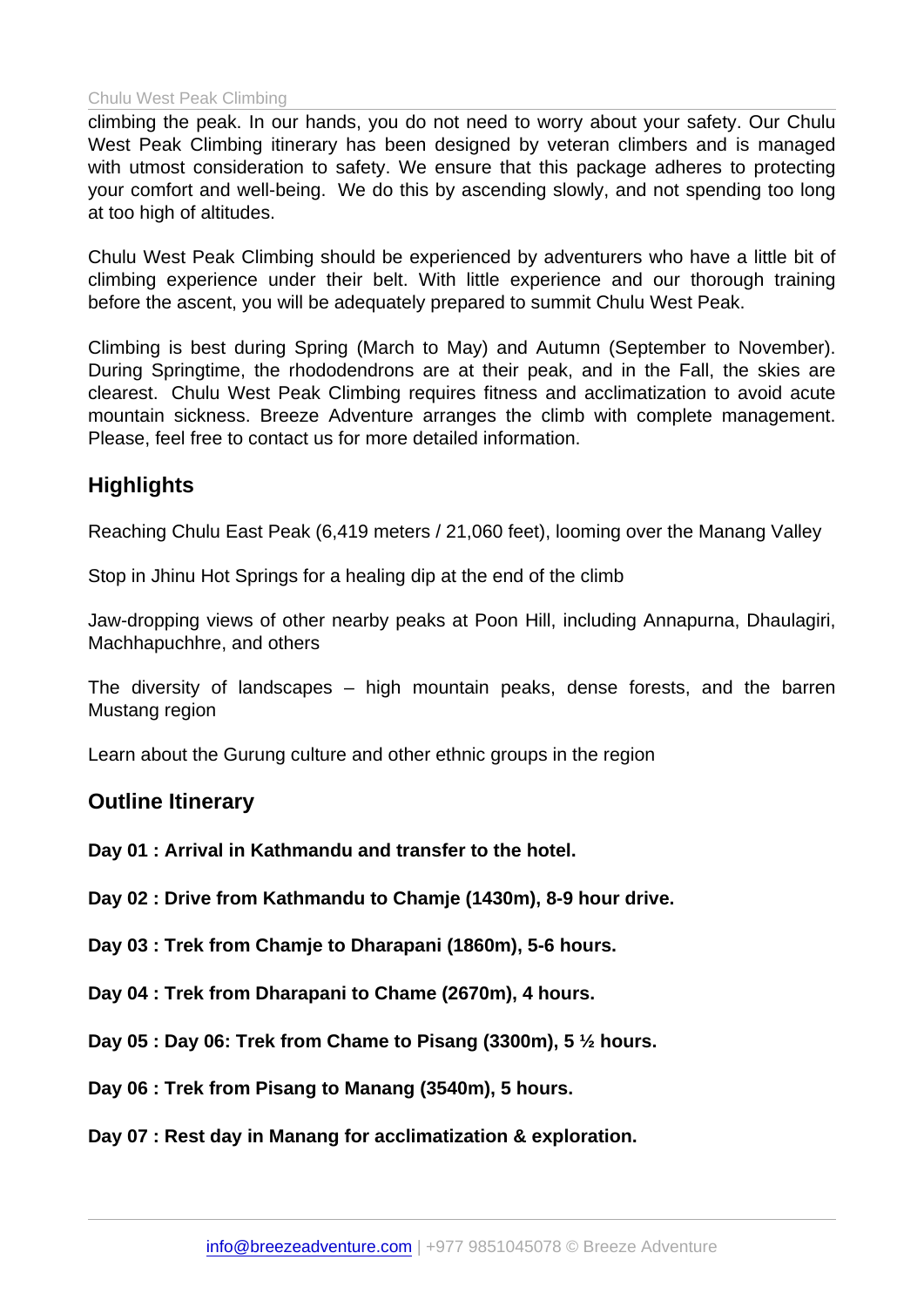Day 08 : Trek from Manang to Ledar (4250m), 6 hours.

Day 09 : Trek from Ledar to Chulu West Base Camp (4950m), 6 hours.

Day 10 : Trek from Chulu West Base Camp to High Camp (5600m), 5-6 hours.

Day 11 : High Camp to Chulu West Summit (6419 meters), back to Base Camp.

Day 12 : Chulu West Base Camp to Ledar, 4 hours.

Day 13 : Trek from Ledar to Thorong Phedi (4450m), 3 hours

Day 14 : Trek from Thorong Phedi to Muktinath (3800m) via Thorong La Pass (5416m), 7-8 hours.

Day 15 : Trek from Muktinath to Marpha (2670m), 6 hours.

Day 16 : Drive from Marpha to Tatopani (1189m), 4-5 hours.

Day 17 : Trek from Tatopani to Ghorepani (2835m), 6-7 hours.

Day 18 : Early morning hike to Poon Hill (3210m), trek to Tadapani (2520m), 4 ½ hours.

Day 19 : Trek from Tadapani to Ghandruk (1920m), 5 ½ hours, then drive to Pokhara.

Day 20 : Drive from Pokhara to Kathmandu, 6-7 hours.

Day 21 : Departure from Nepal

## Cost Includes

Transportation to and from Tribhuvan Airport.

Three nights in a 2-3 star hotel in Kathmandu, breakfast included.

One night in a 2-3 star hotel in Pokhara, breakfast included.

All transportation for the trek.

Local guest house accommodation in the mountain.